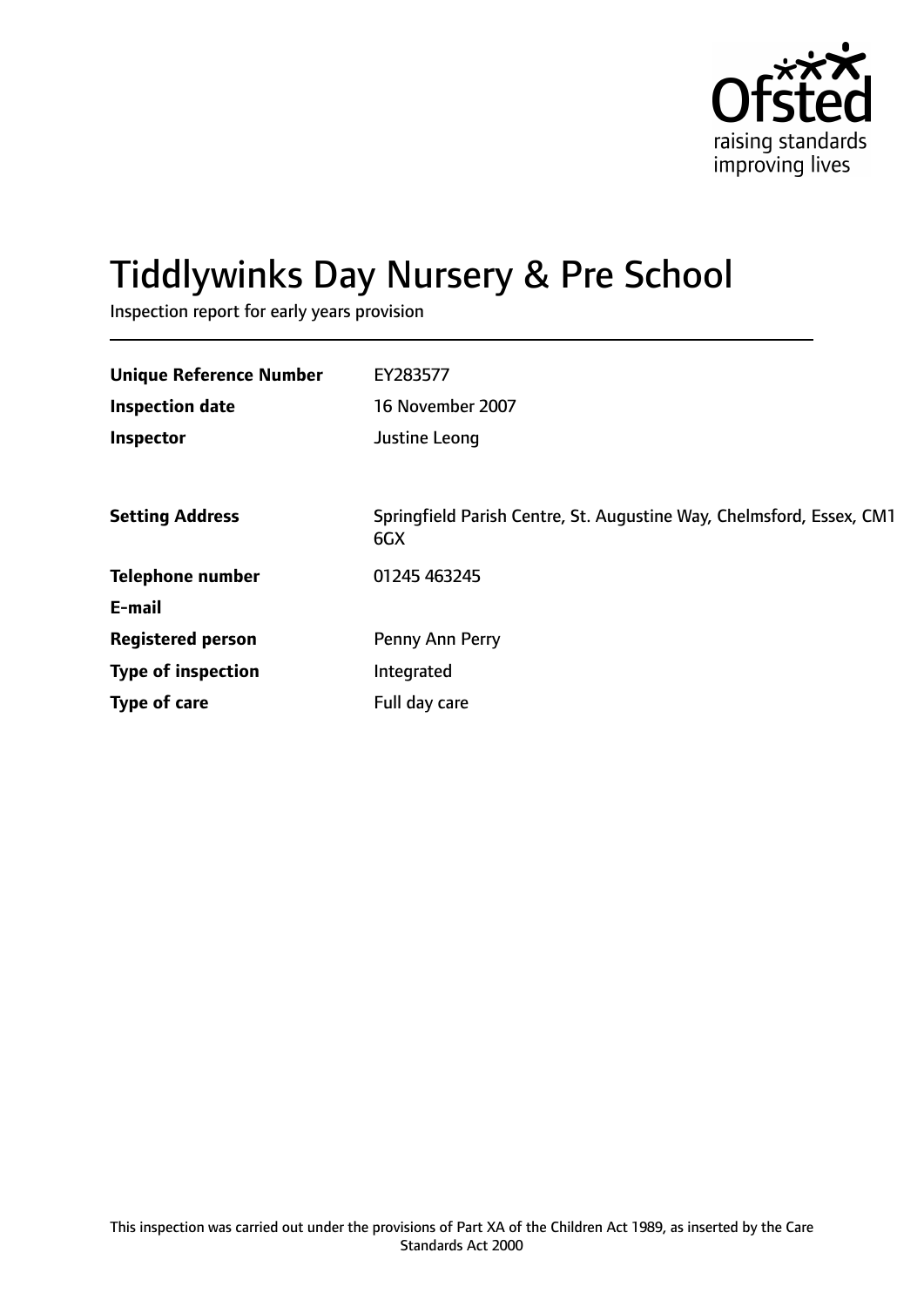#### **ABOUT THIS INSPECTION**

The purpose of this inspection is to assure government, parents and the public of the quality of childcare and, if applicable, of nursery education. The inspection was carried out under Part XA Children Act 1989 as introduced by the Care Standards Act 2000 and, where nursery education is provided, under Schedule 26 of the School Standards and Framework Act 1998.

This report details the main strengths and any areas for improvement identified during the inspection. The judgements included in the report are made in relation to the outcomes for children set out in the Children Act 2004; the National Standards for under 8s day care and childminding; and, where nursery education is provided, the *Curriculum guidance for the foundation stage.*

The report includes information on any complaints about the childcare provision which Ofsted has received since the last inspection or registration or 1 April 2004 whichever is the later.

## **The key inspection judgements and what they mean**

*Outstanding: this aspect of the provision is of exceptionally high quality Good: this aspect of the provision is strong Satisfactory: this aspect of the provision is sound Inadequate: this aspect of the provision is not good enough*

For more information about early years inspections, please see the booklet *Are you ready for your inspection?* which is available from Ofsted's website: *www.ofsted.gov.uk.*

# **THE QUALITY AND STANDARDS OF THE CARE AND NURSERY EDUCATION**

On the basis of the evidence collected on this inspection:

The quality and standards of the care are good. The registered person meets the National Standards for under 8s day care and childminding.

The quality and standards of the nursery education are good.

## **WHAT SORT OF SETTING IS IT?**

Tiddlywinks Day Nursery was registered in 2004. It operates from two rooms within a new community centre in the Springfield area of Chelmsford. A maximum of 28 children may attend the provision at any one time. The group opens five days a week, term time only. Sessions offered each day are from 09:00 until 12:00, 13:00 until 16:00 or 09:00 until 16:00. All children share access to a secure outside area.

There are currently 60 children from two to five years on roll. Of these, 21 children receive funding for nursery education. The nursery serves the local community. The setting would support children with learning difficulties and/or disabilities and currently supports several children who speak English as an additional language.

The nursery employs five members of staff. Of these, four hold appropriate early years qualifications and one is working towards a qualification.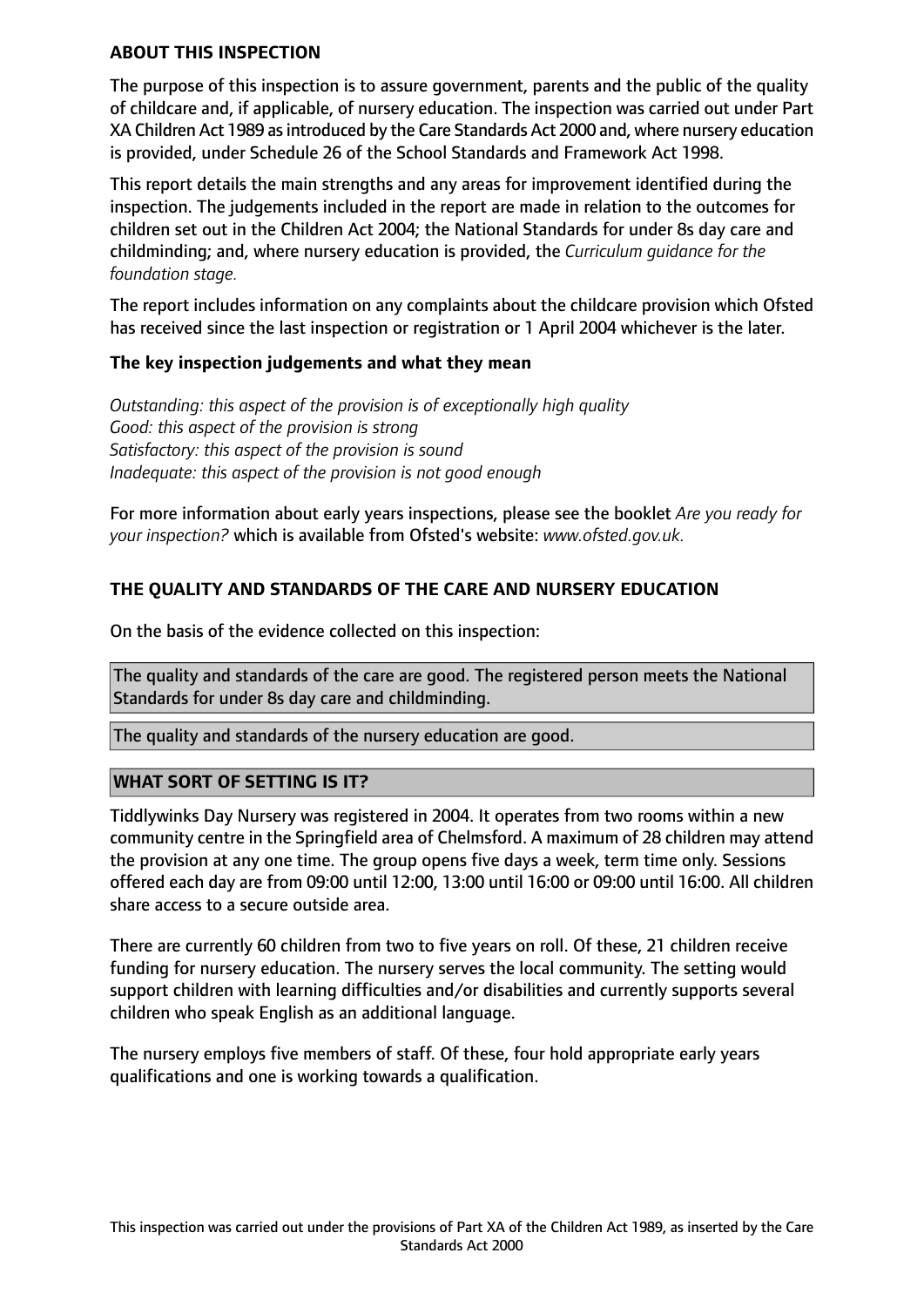## **Helping children to be healthy**

The provision is good.

Children's good health is promoted and they are developing an awareness of good hygiene practice as they follow stringent routines at the setting. Regular hand washing before eating snack or lunch is part of the children's daily routine and they independently line up to walk through to the bathrooms. Children are increasingly independent when washing their hands and staff provide equipment such as steps to enable children to reach the sinks. Tables are thoroughly cleaned with disinfectant spray before food is served.

Children are kept safe from illness as there is a comprehensive sickness policy in place which includes exclusion times for common illnesses. Staff regularly remind children to cover their mouths when they cough and inform them that this will stop germs from spreading. Any accidents occurring at the setting are well documented in the accident record and this is signed by parents. There is a well-stocked first aid box available and four members of staff have appropriate first aid training, helping to ensure children's health is protected in the event of a medical emergency.

Children have valuable daily opportunities to enjoy fresh air and physical activity as they access the secure garden. They play with a range of toys and equipment, appropriate to their age and level of ability. Children are developing physical skills including movement and coordination as they play with the bicycles, hoops and balls provided. Staff make good use of all available resources and encourage children to practise their balancing skills as they walk carefully along the white lines painted on the ground. Children also benefit as staff are able to utilise the large hall attached to the setting for physical play if the weather is too bad for them to go outside.

Children sit together at snack time to share a range of healthy foods. Staff ensure children acquire habits which promote a healthy lifestyle as they offer fruit, toast and breadsticks and drinks of juice or water. However, children do not have constant access to water to ensure they do not become dehydrated. Hot meals are provided for children who stay for lunch and these are freshly prepared on site each day. Menus are shared with parents and include a broad range of healthy meals such as roast chicken with vegetables, pasta and salads. Staff are flexible when providing meals and are willing to accommodate individual children's requirements, helping to ensure children's needs with reference to food and drink are well met.

## **Protecting children from harm or neglect and helping them stay safe**

The provision is good.

Children are cared for in a warm, welcoming and child-friendly environment that offers all necessary facilities to promote overall development safely, indoors and outside. They play in one of two bright and spacious rooms and frequently have the opportunity to move freely between the two rooms to select what they would like to play with. Children play with a wide range of safe and suitable toys, many of which are stored to allow children to access them independently. All resources are thoroughly cleaned on a regular basis and checked for signs of damage.

Security at the setting is given high priority and visitors are thoroughly vetted and have their identification checked. Staff are aware of potential hazards and take positive steps to minimise risks including using gates to restrict access to the kitchen and socket covers on low-level plug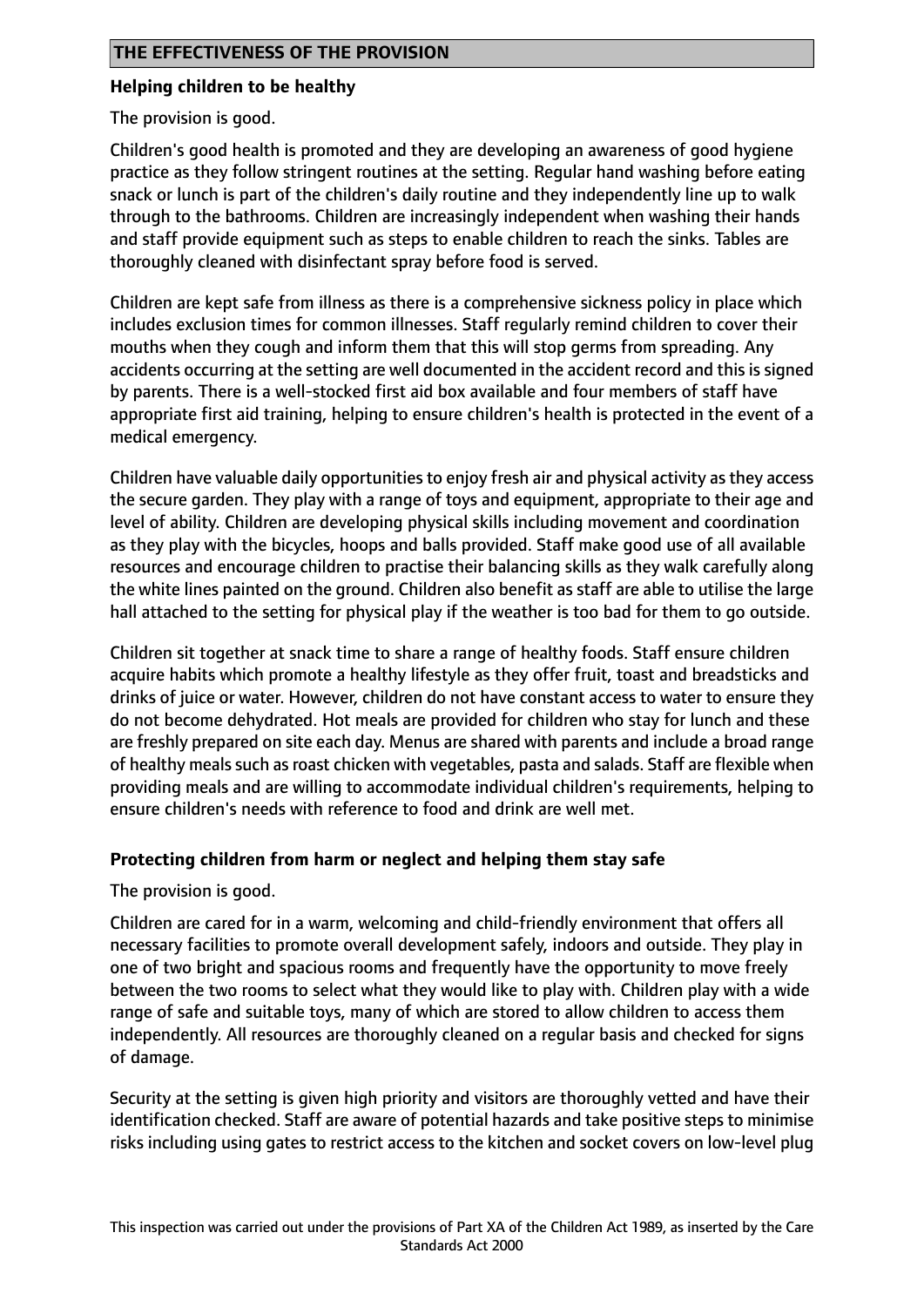sockets. Fire precautions are in place including fire alarms throughout the building and a fire blanket in the kitchen. Staff regularly practise the fire evacuation procedure with children to ensure everyone knows what to do in the event of an emergency.

Children are learning to keep themselves safe as staff remind them of rules such as not running inside and using clay cutting tools carefully. Children have valuable opportunities to learn about road safety during walks in the local area as staff take them to the zebra crossing and explain how to use it to cross the road safely. Children's welfare is protected as staff have a good understanding of child protection issues and are able to put appropriate proceduresinto practice when necessary, according to the 'Local Safeguarding Children Board'.

## **Helping children achieve well and enjoy what they do**

The provision is good.

Children arrive happily and settle quickly, supported by caring staff at the setting. Children enjoy their time at the setting and make good all-round progress. Children aged under three years are well supported as staff have a thorough understanding of young children's needs. They have a clear understanding of the 'Birth to three matters' framework and use it effectively to support and extend children's learning. For instance, children play with a range of imaginative resources including home corner and shop equipment and staff encourage them to use appropriate language to interact with one another.

Children make connections to their own experiences and use their existing understanding to complete activities. During a cutting and sticking activity staff encourage children to consider what clothes they wear to keep them warm during the winter. Staff use the 'Birth to three matters' framework to provide resources and plan interesting activities based on children's interests, helping to maintain focus and motivation.

## Nursery Education

The quality of teaching and learning is good. Staff demonstrate a secure knowledge of the Foundation Stage and how children learn and progress through the stepping stones. All staff play an active role in planning and devise long, medium and short term plans to enable children to make good progress in all six areas of learning. An effective key worker system is in place, ensuring children are regularly observed and comprehensive developmental records are maintained. However, assessment is not used to inform planning and ensure children make as much progress as possible.

Children play with a wide range of appropriate toys and resources and participate in activities that are of interest to them. This enables children to remain engaged and motivated to learn. They are increasingly able to resist distractions and concentrate on the activity until it is completed as staff create a calm and productive learning atmosphere. Staff have high expectations of children and encourage independence. For example, children are encouraged to attempt to put on their coats to go out to play before asking staff for help.

Staff make effective use of time and resources and provide a good balance of adult-led and child-initiated activities. The daily routine provides some opportunities for children to select their own activities further helping to develop independence. Staff use effective teaching methods such as questioning to support children's learning and provide some challenge, although this is not consistent throughout the provision.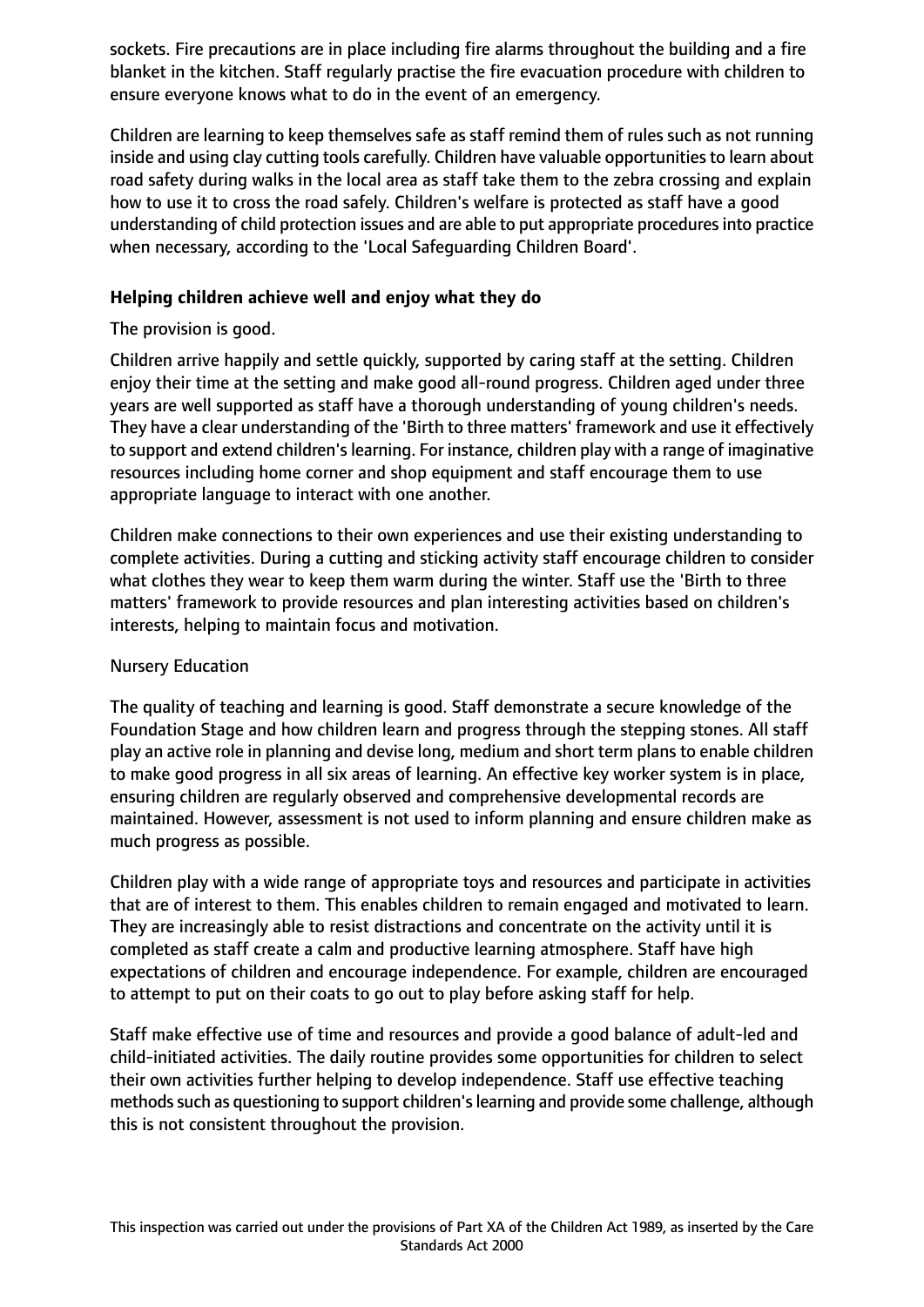Children are developing good communication skills. They use speech to organise and explore real and imaginary experiences, ideas and feelings and staff listen attentively to them, helping to foster self-esteem. For instance, children and staff play together in the shop, discussing what they need to buy and how much it will cost. Children have some access to a range of fiction and non-fiction books and enjoy sharing books with others. They listen well during story time and participate enthusiastically during singing sessions.

Children say and use numbers in familiar contexts and staff effectively use daily routines as a valuable opportunity to encourage counting skills. Staff encourage children to count how many people are present at registration time and offer support to enable individual children to count plates and cups at snack time. Children use language to describe and compare shape, position and size as they play with the large construction bricks, deciding whether a tower they have built is taller than themselves. Children are developing an understanding of information and communication technology. They access resources including calculators, electronic toys and a digital camera, helping to support their learning.

Staff provide a stimulating range of opportunities for children to develop their knowledge and understanding of the world. They plan activities that encourage children to explore their environment and use all their senses to investigate why things happen and how things work. For example, children learn about autumn and then visit their local environment and collect fallen leaves. On returning to the nursery, children use the leaves to create imaginative leaf prints in clay and staff encourage them to consider why the leaves fell from the trees.

Children have access to a range of art and craft resources including paints, colourful paper and crayons. They use these to create imaginative pictures and collage and are developing good dexterity with a variety of small tools such as scissors and paintbrushes. Children also use their imagination when participating in activities involving musical instruments. They enthusiastically join in with matching music to movement and are beginning to sing simple songs from memory.

## **Helping children make a positive contribution**

## The provision is good.

Children are relaxed and happy at this setting due to the welcoming staff and child-friendly environment. They are becoming aware of the wider world and developing respect for others as staff encourage children to share and take turns. Each child has a name label that is displayed to show they are present and they sing a morning song every day to greet each other, helping to develop a secure sense of belonging.

Children are cared for in an environment that positively celebrates children's differences and similarities as they access a range of resources including dolls and books that are representative of diversity. They also have valuable opportunities to celebrate a variety of festivals including Diwali, Christmas, Easter and Chinese New Year, developing a good understanding of children's own culture and the beliefs of others. The provision has effective arrangements for supporting children with learning difficulties and/or disabilitiesto ensure inclusion. They work closely with parents and external agencies to ensure individual needs are met and every child can reach their full potential and play a productive part in the setting.

Children are increasingly responsible for their own behaviour and staff further this by encouraging children to tidy away toys and resources when they have finished playing with them. Staff are consistently polite and respectful, providing positive role models for behaviour. They know each child well and use appropriate behaviour strategies including frequent praise.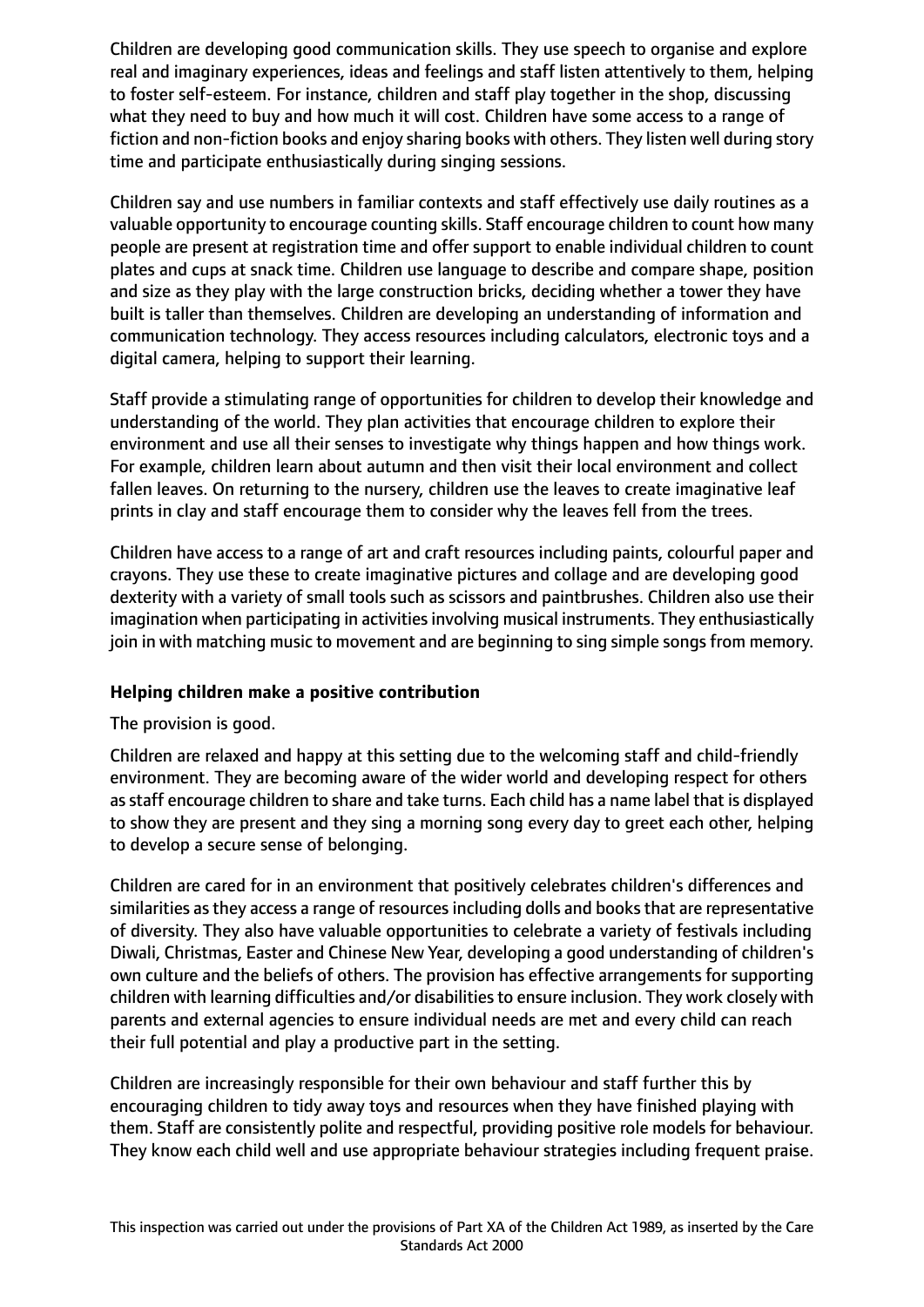Consequently, children understand what is expected of them and they behave well. Children's spiritual, moral, social and cultural development is fostered.

Partnership with parents and carers is good. Children benefit as staff have developed close working relationships with parents and actively encourage them to visit the setting to discuss any issues arising. Parents are informed of the educational programme as staff discuss what the children will be learning at the beginning of each term and staff are currently considering new ways to share information with parents. Parents receive regular updates on children's achievements as staff create folders of work each term which identify progress towards the early learning goals.

# **Organisation**

The organisation is good.

Children are very well cared for and educated by a dedicated and motivated team of staff, most of whom hold appropriate early years qualifications. The provider implements effective recruitment and induction procedures to ensure all staff have substantial knowledge and understanding of child development in order to meet individual children's needs. Effective staff deployment and appropriate group sizes enhance children's good health, safety, enjoyment and achievement and ability to take part in the setting.

Children's care, learning and play are well supported by the comprehensive policies and procedures within the operational plan. All documents are in place to support the smooth running of the nursery and these are regularly reviewed and stored securely. Written parental permissions are in place to ensure children are cared for in line with their parents' wishes.

The leadership and management is good. The manager and deputy work closely together and frequently monitor the provision to identify strengths and areas for improvement. This is achieved through regular staff meetings, during which all staff are encouraged to share ideas and suggest ways to improve their practice. The manager carries out yearly staff appraisals and actively encourages staff to identify training needs and undertake training to addressthem. Overall, children's needs are met.

## **Improvements since the last inspection**

At the last inspection it was recommended that the setting develop the range of resources reflecting positive images of disability. It was also recommended that the policies and procedures be updated to ensure they are in line with National Standards and that at least one member of staff with a current first aid certificate be on the premises at all times. These areas have now been addressed, helping to ensure children's care and education are promoted.

## **Complaints since the last inspection**

Since the last inspection there have been no complaints made to Ofsted that required the provider or Ofsted to take any action in order to meet the National Standards.

The provider is required to keep a record of complaints made by parents, which they can see on request. The complaints record may contain complaints other than those made to Ofsted.